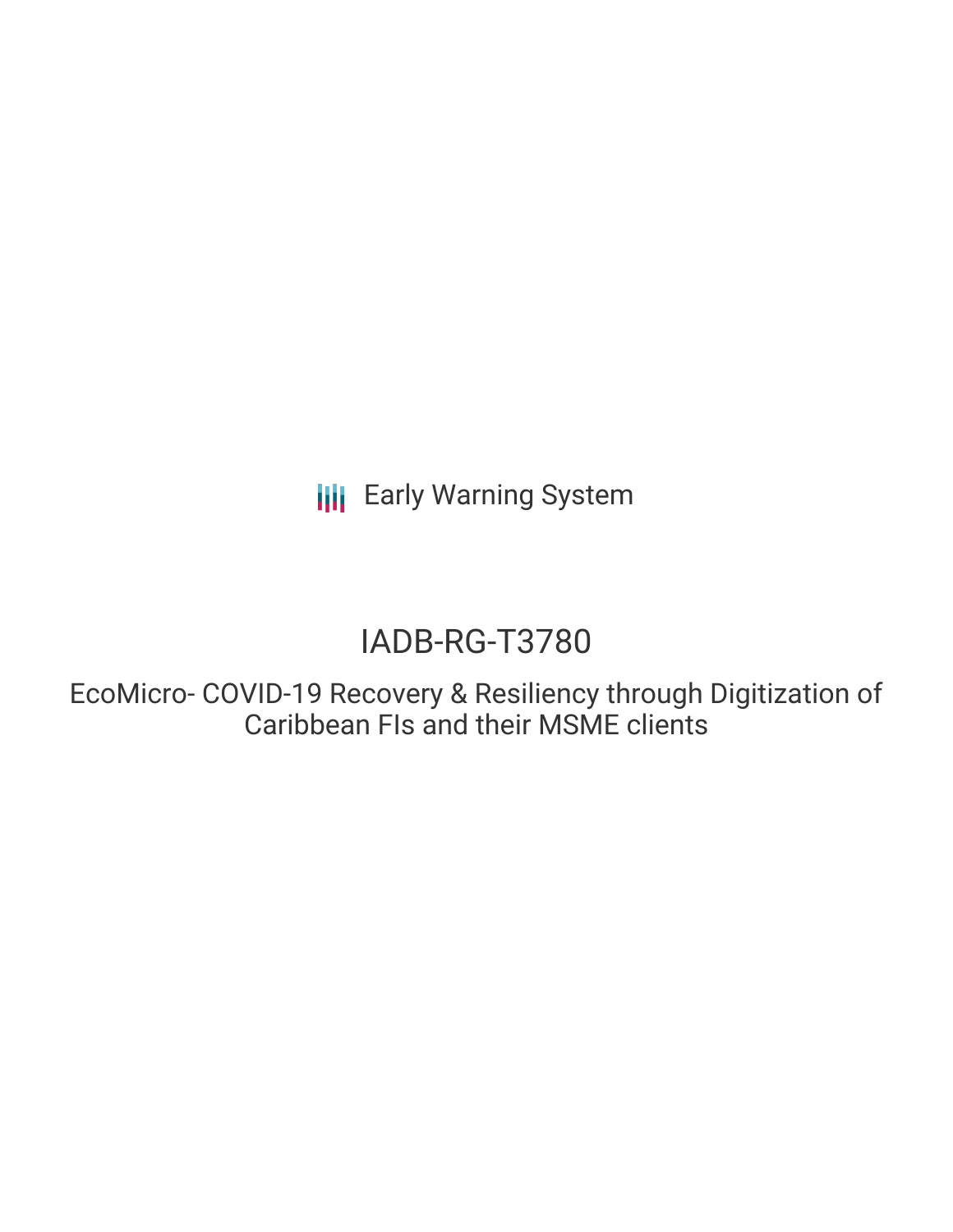

### **Quick Facts**

cliante

| Inter-American Development Bank (IADB)                                          |
|---------------------------------------------------------------------------------|
| Approved                                                                        |
| U                                                                               |
| 2021-03-03                                                                      |
| Communications, Education and Health, Industry and Trade, Technical Cooperation |
| <b>Advisory Services</b>                                                        |
| \$0.91 million                                                                  |
| \$1.30 million                                                                  |
|                                                                                 |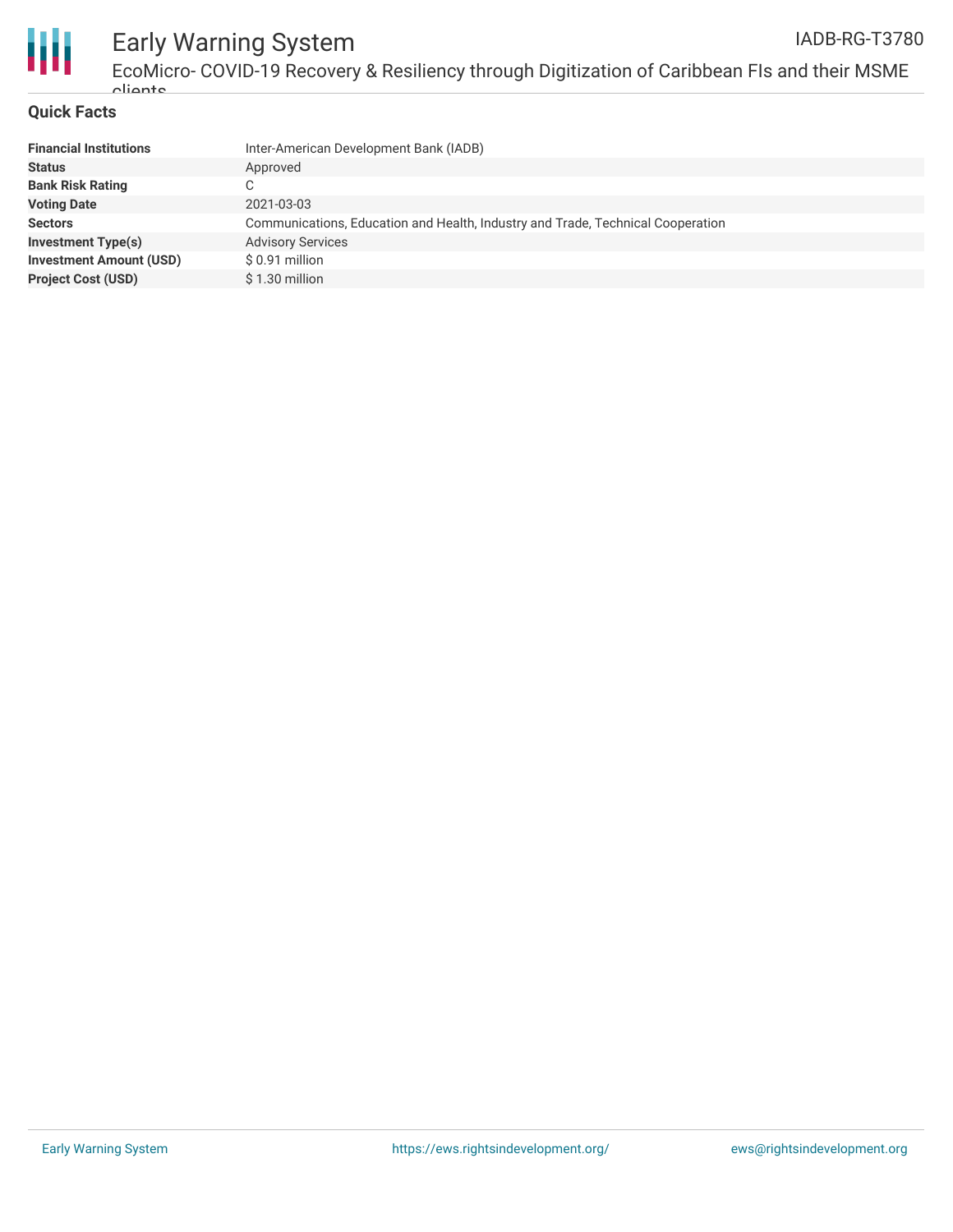

# **Project Description**

According to IADB website, the project aims to build the resilience and future-proof EcoMicro FIs and their end-clients through development and integration of digital tools that stimulate longer-term COVID-19 recovery and resilience.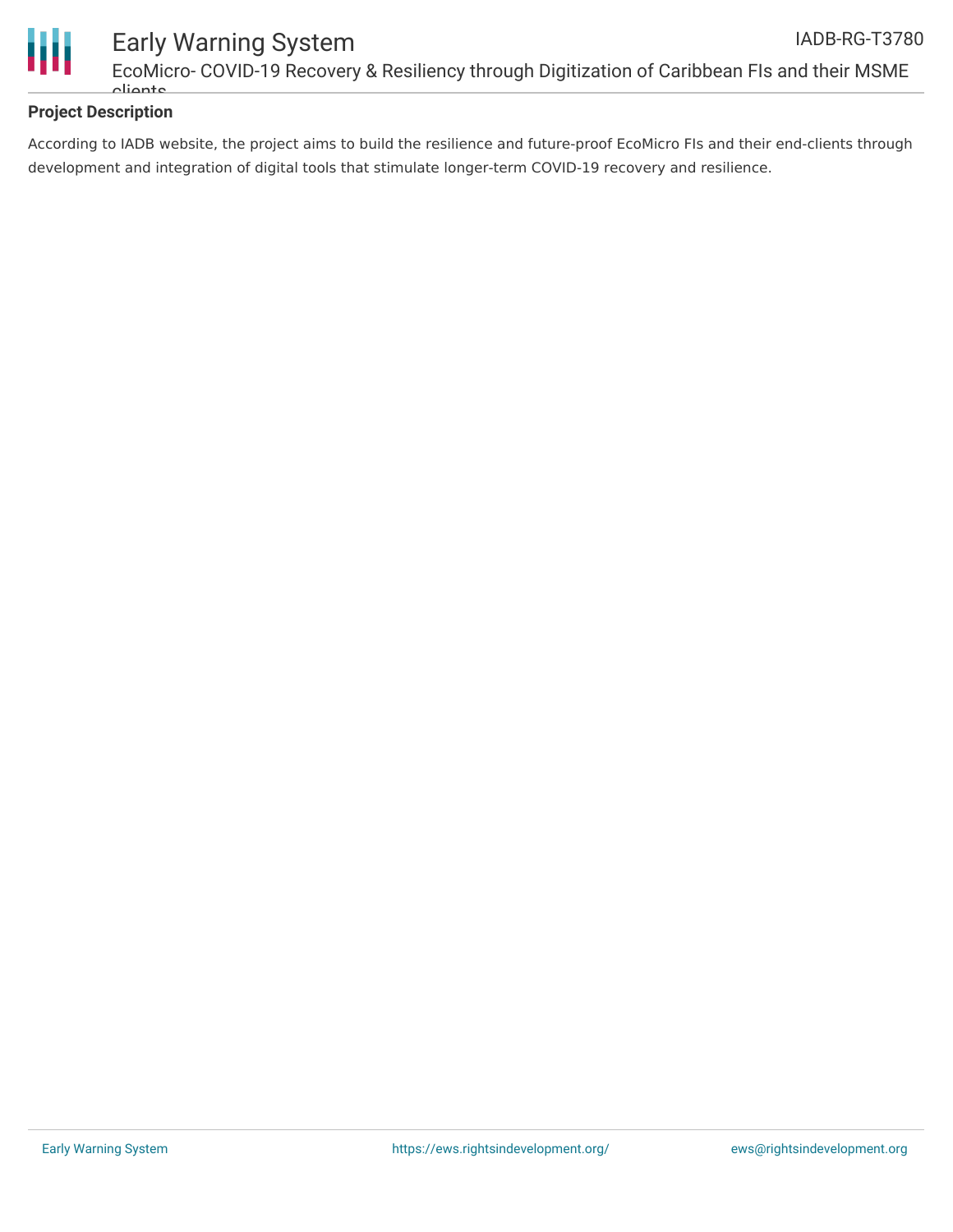

# Early Warning System

EcoMicro- COVID-19 Recovery & Resiliency through Digitization of Caribbean FIs and their MSME **cliante** IADB-RG-T3780

### **Investment Description**

• Inter-American Development Bank (IADB)